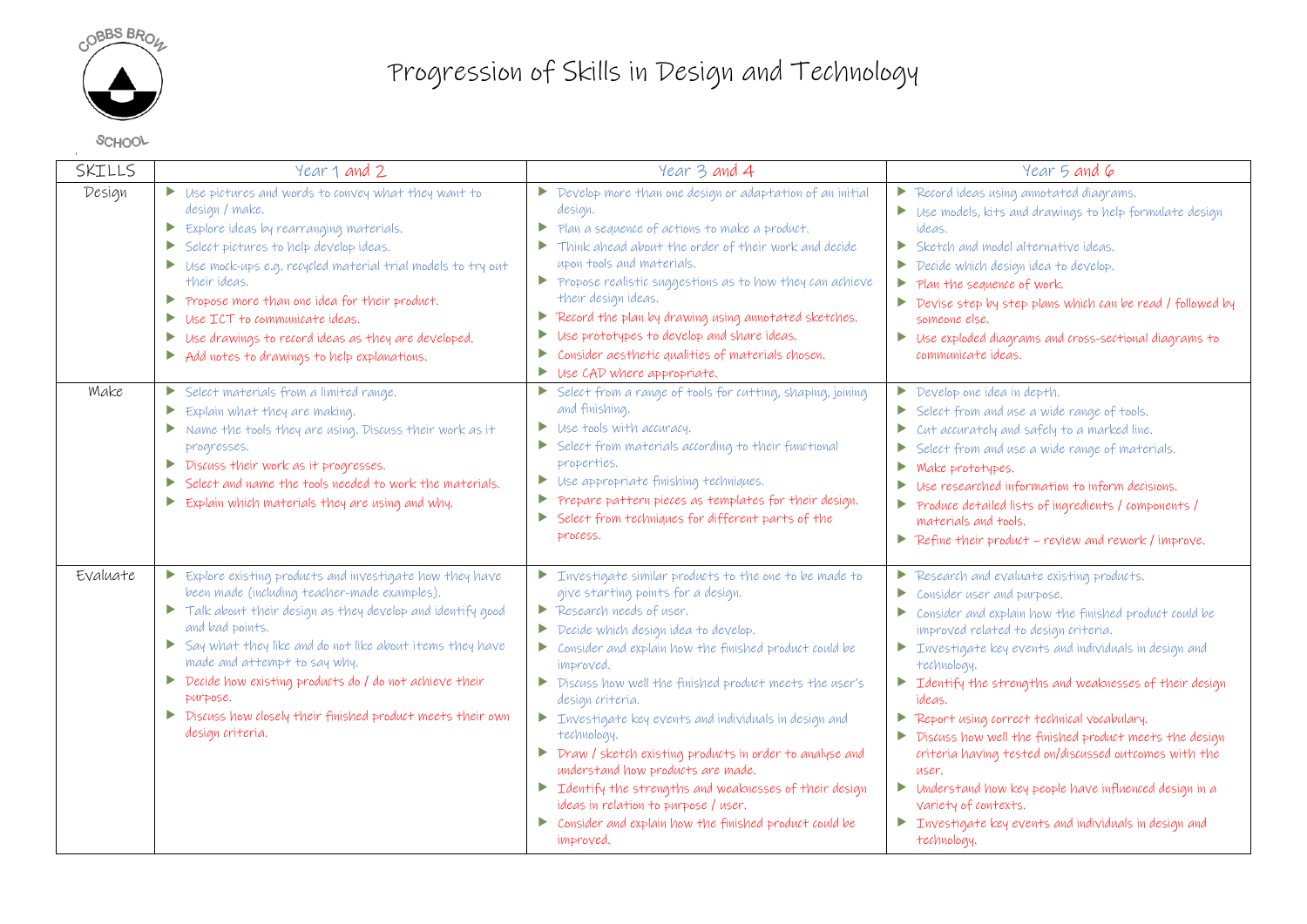## Progression of Skills in Design and Technology

|                          |                                                                                                                                                                                                                                                                                                                                                                                                                                                                                                                | $\triangleright$ Investigate key events and individuals in design and<br>technology.                                                                                                                                                                                                                                                                                                                                                                                                                                                                                                                                                                                                                                                                                                                                                                                                                                                                                                                                                                                                                                                                                                   |                                                                                                                                                                                                                                                                                                                                                                                                                                                                                                                                                                                                                               |
|--------------------------|----------------------------------------------------------------------------------------------------------------------------------------------------------------------------------------------------------------------------------------------------------------------------------------------------------------------------------------------------------------------------------------------------------------------------------------------------------------------------------------------------------------|----------------------------------------------------------------------------------------------------------------------------------------------------------------------------------------------------------------------------------------------------------------------------------------------------------------------------------------------------------------------------------------------------------------------------------------------------------------------------------------------------------------------------------------------------------------------------------------------------------------------------------------------------------------------------------------------------------------------------------------------------------------------------------------------------------------------------------------------------------------------------------------------------------------------------------------------------------------------------------------------------------------------------------------------------------------------------------------------------------------------------------------------------------------------------------------|-------------------------------------------------------------------------------------------------------------------------------------------------------------------------------------------------------------------------------------------------------------------------------------------------------------------------------------------------------------------------------------------------------------------------------------------------------------------------------------------------------------------------------------------------------------------------------------------------------------------------------|
| Technical<br>knowledge   | ь<br>Start to use technical vocabulary.<br>Cut out shapes which have been created by drawing round<br>a template,<br>Join materials in a variety of ways.<br>Þ.<br>Decorate using a variety of techniques.<br>▶<br>Know some ways of making structures stronger.<br>▶<br>Show how to stiffen some materials.<br>Þ.<br>Know how to make a simple structure more stable.<br>▶<br>$\triangleright$ Attach wheels to a chassis using an axle.<br>Know some different ways of making things move in a 2-D<br>plane. | $\triangleright$ Use an increasingly appropriate technical vocabulary for<br>tools materials and their properties.<br>Understand seam allowance,<br>Þ.<br>Prototype a product.<br>Þ.<br>Sew on buttons and make loops.<br>▶<br>Strengthen frames with diagonal struts.<br>▶<br>Measure and mark square section, strip and dowel<br>$\blacktriangleright$<br>accurately to 1cm.<br>Incorporate a circuit into a model.<br>Þ.<br>Use electrical systems such as switches bulbs and<br>▶<br>buzzers.<br>Use ICT to control products.<br>▶<br>Use linkages to make movement larger or more varied.<br>▶<br>Use an increasingly appropriate technical vocabulary for<br>▶<br>tools materials and their properties.<br>Understand seam allowance,<br>Þ.<br>Prototype a product.<br>Þ.<br>Sew on buttons and make loops.<br>Þ.<br>Strengthen frames with diagonal struts.<br>▶<br>Measure and mark square section, strip and dowel<br>accurately to 1cm.<br>Incorporate a circuit into a model.<br>Þ.<br>Use electrical systems such as switches bulbs and<br>buzzers.<br>Use ICT to control products.<br>$\blacktriangleright$<br>Use linkages to make movement larger or more varied.<br>Þ. | Use the correct vocabulary appropriate to the project.<br>Join materials using appropriate methods.<br>$\blacktriangleright$<br>Create 3=-D textile products using pattern pieces.<br>$\blacktriangleright$<br>Understand pattern layout with textiles.<br>▶<br>Cut strip wood, dowel, square section wood accurately to<br>1 <sub>mm</sub><br>Build frameworks to support mechanisms.<br>Þ.<br>Stiffen and reinforce complex structures.<br>Use mechanical systems such as cams, pulleys and gears.<br>Þ.<br>$\triangleright$ Use electrical systems such as motors and switches.<br>Program, monitor and control using ICT. |
| Cooking and<br>nutrition | Cut, peel, grate, chop a range of ingredients.<br>$\triangleright$ Work safely and hygienically.<br>Know about the Eatwell Plate.<br>Þ.<br>Understand where food comes from.<br>▶<br>Group familiar food products e.g. fruit and vegetables.<br>▶<br>Cut and chop a range of ingredients.<br>Þ.<br>Work safely and hygienically.<br>▶<br>Know about the need for a variety of foods in a diet.<br>Þ.                                                                                                           | $\triangleright$ Follow instructions / recipes.<br>Join and combine a range of ingredients.<br>▶<br>Begin to understand the food groups on the Eatwell<br>Þ.<br>Plate.<br>Make healthy eating choices - use the Eatwell plate.<br>Þ.<br>Understand seasonality.<br>▶<br>Know where and how ingredients are reared and caught.<br>Þ<br>Prepare and cook using different cooking techniques.<br>▶                                                                                                                                                                                                                                                                                                                                                                                                                                                                                                                                                                                                                                                                                                                                                                                        | $\triangleright$ Join and combine a widening range of ingredients.<br>Select and prepare foods for a particular purpose.<br>$\triangleright$ Know where and how ingredients are grown and<br>processed.<br>$\triangleright$ Understand and apply the principles of a healthy and<br>varied diet.<br>• Choose ingredients to support healthy eating choices<br>when designing their food products.<br>Prepare and cook a variety of mostly savoury dishes<br>using a range of cooking techniques.                                                                                                                              |